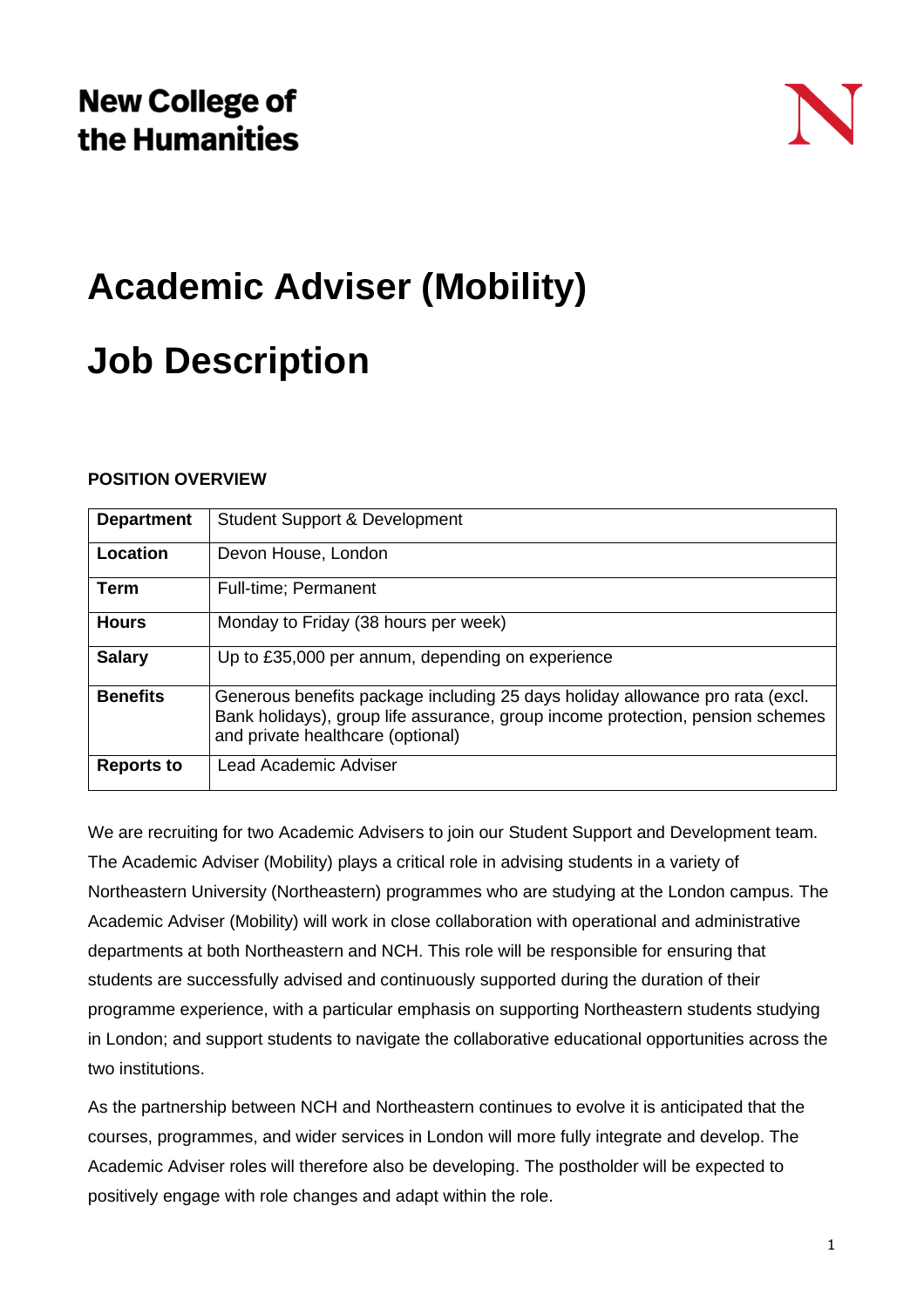## **Duties and Responsibilities**

- Provide academic advising support to enrolled students to facilitate a successful learning experience.
- Providing one-to-one advice on general learning and academic skills, referring students to specialist services as appropriate.
- Contacting students with low attendance, identifying any barriers to their attendance and referring to other services if needed.
- Contacting students at risk of academic failure, assessing needs and supporting where appropriate and/or referring to faculty or other services.
- Liaising with Student Wellbeing Coordinators in relation to students' Learning Support Plans to ensure reasonable adjustments are being used appropriately by the student and remain appropriate for their circumstances.
- Providing advice and guidance on College policies such as Undergraduate Attendance Policy, Academic Engagement Policy and Extenuating Circumstances.
- To coordinate students' requests for references.
- Liaise with faculty and professional staff in London and Boston to process and advise students on academic progress reports.
- To maintain accurate records of student contacts and appointments utilising TARGETconnect.
- To build good working relationships with faculty and staff in other professional services in London and the Northeastern network in order to link students with the full range of support available.
- To provide academic advising support to students who are looking to transfer to the other institution to further their educational experience.
- To maintain a working knowledge of CANVAS, the virtual learning environment, CELCAT the timetabling system, TARGETconnect the student service platform and any other systems/platforms regularly used by students.
- Support the Lead Academic Advisor and the College leaders in academic articulation of integrated programmes
- Keep abreast of developments in UK and US higher education sectors, working with the Lead Academic Adviser to embed good practice in service developments and integration activities.
- To collect and maintain data and records of the programmes for statistical and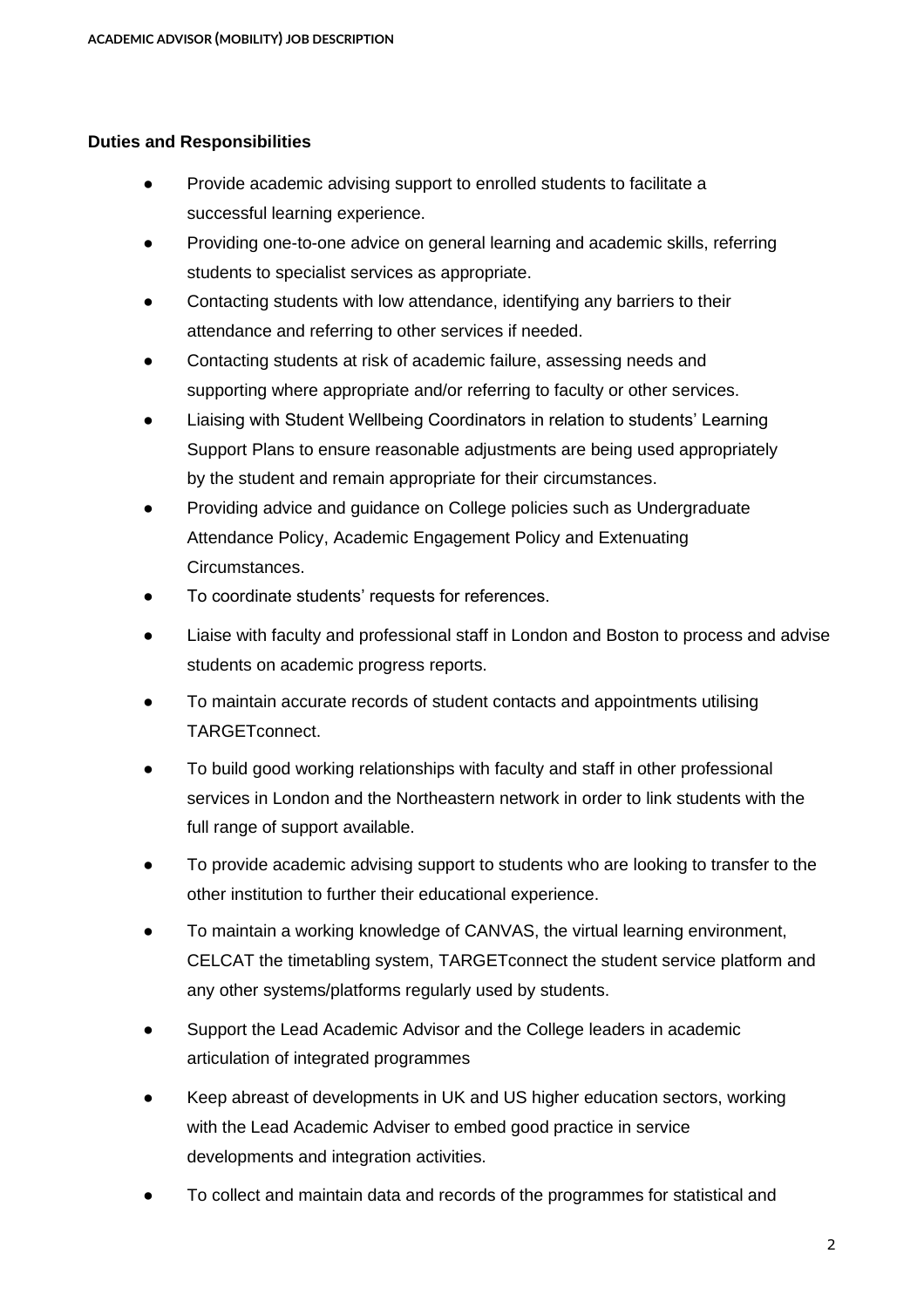evaluation purposes as directed by the Lead Academic Advisor.

#### **Other Duties**

- Any other duties commensurate with the level of responsibility of this post, for which the post holder has the necessary experience and/or training and as instructed by the College.
- Occasional work outside of normal office hours and travel to Boston will be required.

## **About the College**

Founded in 2012, New College of the Humanities has established itself as a prestigious higher education institution based in the heart of London. After becoming part of Northeastern University's global network in early 2019, the College has undergone a period of rapid growth, having been granted Taught Degree Awarding Powers in February 2020 and moved to a new, state-of-the-art campus in 2021. NCH continues to grow further expanding its student cohort, courses, network, and opportunities.

## **Person Specification Criteria (Essential / Desirable)**

| <b>Person Specification</b>                                                                                            | <b>Assessment criteria</b>     |                                   |  |      |
|------------------------------------------------------------------------------------------------------------------------|--------------------------------|-----------------------------------|--|------|
|                                                                                                                        | Essential/<br><b>Desirable</b> | <b>Applicatio Interview</b><br>In |  | Task |
| <b>Education, Qualifications and Training</b>                                                                          |                                |                                   |  |      |
| Honours degree or equivalent professional or<br>vocational qualification                                               | ΙE                             | Α                                 |  |      |
| Masters degree                                                                                                         | Ŋ                              | A                                 |  |      |
| Experience & Knowledge                                                                                                 |                                |                                   |  |      |
| Experience managing academic programmes<br>including development and evaluation, preferably<br>within Higher Education | ΙE                             | Α                                 |  |      |
| Experience with academic advising relevant to this E<br>post, in the UK and US                                         |                                | Α                                 |  |      |
| Experience of providing academic support and<br>Ireferral                                                              | ΙE                             | A                                 |  |      |
| Experience of working or studying in US higher<br>education or study abroad                                            | ΙE                             | Α                                 |  |      |
| Significant experience working with multi-cultural<br>students                                                         | ΙE                             | Α                                 |  |      |
| Proven track record of effective and results driven<br>problem solving and decision-making                             | ΙE                             | Α                                 |  |      |